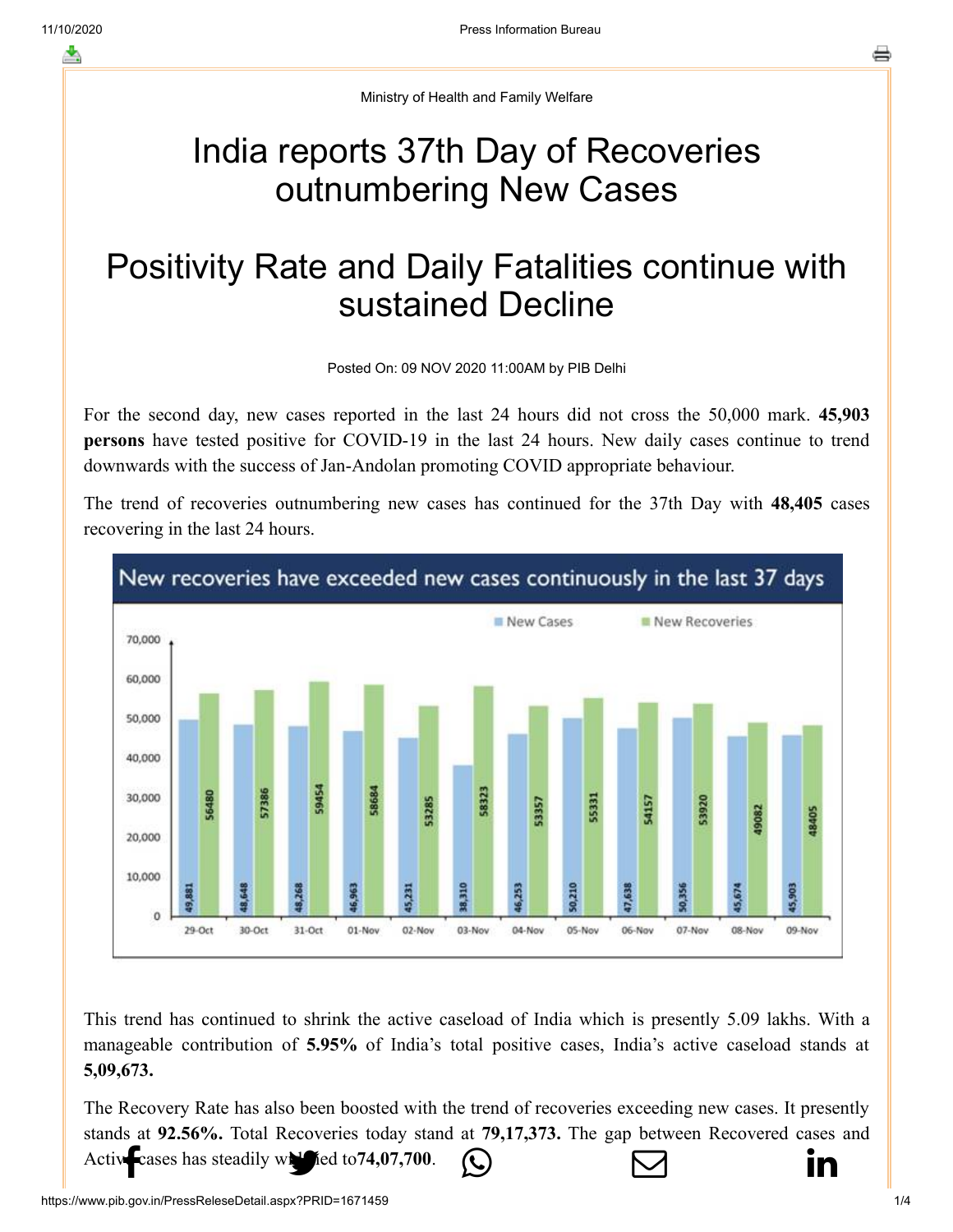[India's Cumulativ](http://www.facebook.com/share.php?u=https://pib.gov.in/PressReleasePage.aspx?PRID=1671365)[e Positivity Rate has al](https://twitter.com/intent/tweet?url=https://pib.gov.in/PressReleasePage.aspx?PRID=1671365&text=India%20reports%2037th%20Day%20of%20Recoveries%20outnumbering%20New%20Cases)[so declined as new cas](https://api.whatsapp.com/send?text=https://pib.gov.in/PressReleasePage.aspx?PRID=1671365)[es decline but focus on](https://mail.google.com/mail/?view=cm&fs=1&tf=1&to=&su=India%20reports%2037th%20Day%20of%20Recoveries%20outnumbering%20New%20Cases&body=https://pib.gov.in/PressReleasePage.aspx?PRID=1671365&ui=2&tf=1&pli=1) [testing remains a](https://www.linkedin.com/shareArticle?mini=true&url=https://pib.gov.in/PressReleasePage.aspx?PRID=1671365&title=India%20reports%2037th%20Day%20of%20Recoveries%20outnumbering%20New%20Cases&summary=My%20favorite%20developer%20program&source=LinkedIn) prime commitment of the Centre and the State/UT governments. India's Cumulative Positivity Rate has dropped to **7.19% today**.



**79%** of the new recovered cases are observed to be concentrated in 10 States/UTs.

Maharashtra has reported the maximum number of single day recoveries with 8,232 newly recovered cases. 6,853 people recovered in Kerala followed by 6,069 in Delhi.



**79% of the new cases** are from 10 States and UTs.

Delhi has reported the highest daily new cases, also its highest tally so far with 7,745 new cases. Delhi is followed by Maharashtra with 5,585 cases and Kerala with 5,440 cases.

 $f$  y  $\circledcirc$   $\quad \circ$  in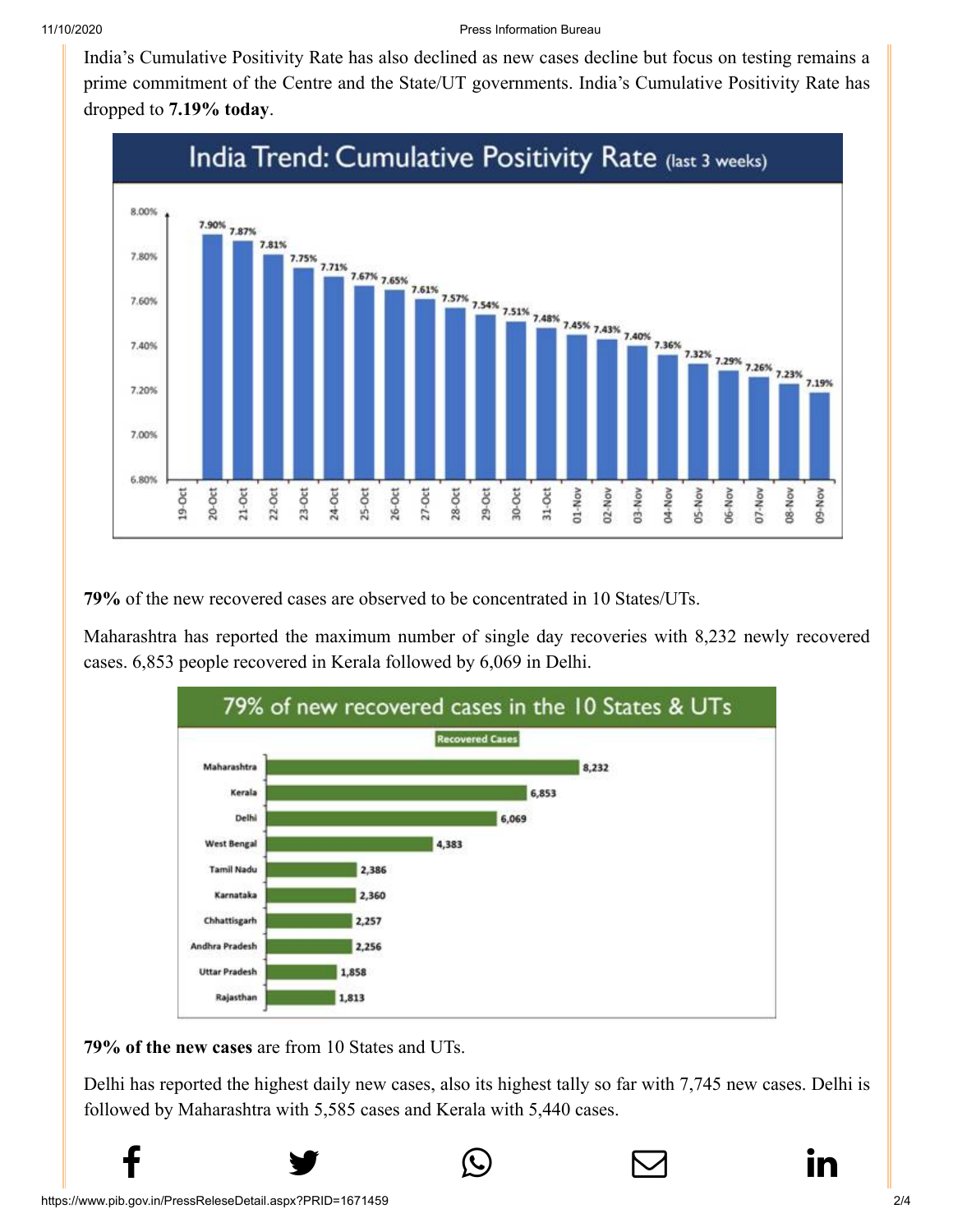11/10/2020 Press Information Bureau



**490** case fatalities have been reported in the past 24 hours. Fatalities have continued to decrease with less than 500 fatalities reported in the last 24 hours.



Of these 490 new deaths, ten States/UTs account for **nearly 81%**. More than a quarter (25.51**%)** of mortalities reported in the last 24 hours is from Maharashtra with 125 fatalities. Delhi and West Bengal follows with 77 and 59 new deaths, respectively.

 $f$  y  $\circledcirc$   $\quad \circ$  in